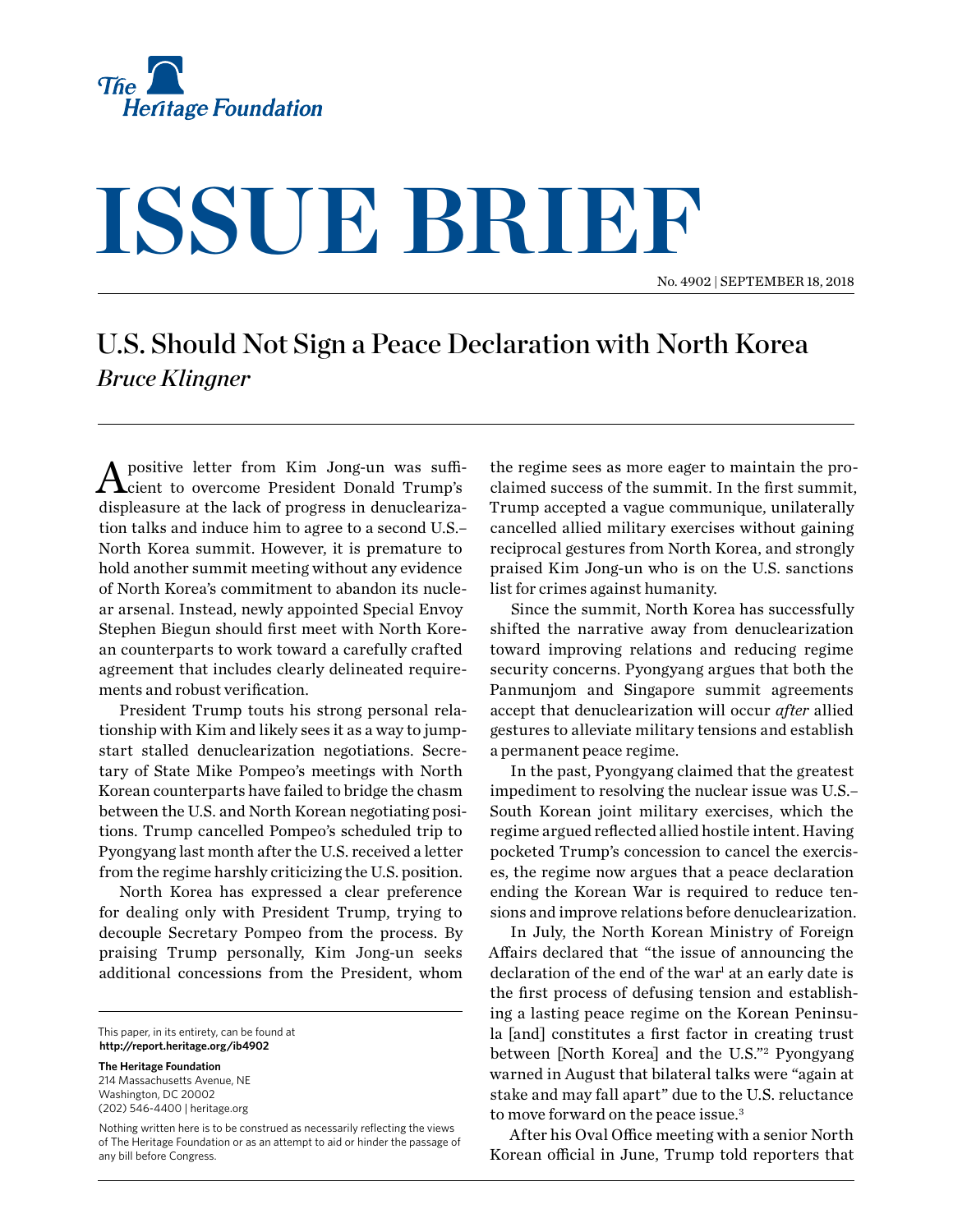"[w]e talked about ending the Korean War."4 Trump commented after the Singapore summit that the Korean conflict "will soon end."5 Pyongyang claims that Trump had already committed to signing a peace declaration during those meetings.6

Kim is expected to push for a peace declaration during a second summit with Trump, possibly in exchange for a data declaration with information on regime nuclear and missile programs. China predictably agrees, seeing it as a way to reduce tensions while deferring the more difficult task of getting North Korea to abandon its nuclear arsenal.

More troubling, however, is South Korea's enthusiastic advocacy of Pyongyang's strategy. The Moon Jae-in administration has accepted North Korea's interpretation of the Panmunjom and Singapore summit agreements and even emphasizes that Seoul originally proposed a peace declaration last year.7 The South Korean proposal shares characteristics with North Korean pronouncements in placing denuclearization *after* a series of allied concessions.

South Korean officials downplay concerns over the ramifications of declaring an end to the Korean War by highlighting that the document would only be symbolic, without any real effect or consequences, but advocates have yet to identify any tangible benefits to signing a peace declaration, neither a specific quid pro quo that the regime will provide nor the expected change in North Korean policy or behavior resulting from the regime feeling "less threatened."

North Korea argues that the U.S. must prove an end to its "hostile policy," but it is North Korea that has habitually threatened, attacked, and killed U.S. and South Korean personnel. The U.S. has already repeatedly provided non-hostility declarations and promises not to attack North Korea with either conventional or nuclear weapons. These documents had no impact on North Korea's continued production of nuclear weapons.

Why would this piece of paper be expected to have greater impact than those previously provided pledges? Pyongyang could point to the Trump Administration's withdrawal from the Joint Comprehensive Plan of Action (Iran nuclear deal) as an example of the non-permanency of U.S. commitments.

A peace declaration could have serious negative consequences for alliance security. Even a limited declaration can create a domino-effect advocacy for prematurely signing a peace treaty, reducing U.S. deterrence and defense capabilities, and abrogating the mutual defense treaty before reducing the North Korean threat that necessitated American involvement.

The U.S. Congress, concerned that President Trump might reduce U.S. military forces in South Korea, mandated in the National Defense Authorization Act that before any reductions, the Secretary of Defense must certify that it is in the "national security interest" and that the Secretary has "appropriately consulted" with regional allies.<sup>8</sup>

Beyond security ramifications, a peace declaration could also lead to advocacy of reduced U.N. and U.S. sanctions and provision of economic largesse to North Korea prior to significant steps toward regime denuclearization.

- 6. Alex Ward, "Exclusive: Trump Promised Kim Jong-un He'd Sign an Agreement to End the Korean War," *Politico,* August 29, 2018, https://www. vox.com/2018/8/29/17795452/trump-north-korea-war-summit-singapore-promise (accessed September 17, 2018).
- 7. Hwang joon-bum, "Moon Administration Seeks to End Korean War at UN General Assembly in September," *Hankroyeh,* August 31, 2018; "Early Plan Prioritized Peace Over Nukes," *Joongang Daily,* August 31, 2018; and Uri Friedman, "Inside the Dispute Derailing Nuclear Talks With North Korea," *The Atlantic,* August 29, 2018, https://www.theatlantic.com/international/archive/2018/08/north-korea-war-declaration/568603/.
- 8. Kim Gamel, "Defense Act Restricts Efforts to Cut US Troop Numbers in South Korea," *Stars and Stripes*, August 14, 2018, https://www.stripes. com/news/pacific/defense-act-restricts-efforts-to-cut-us-troop-numbers-in-south-korea-1.542502 (accessed September 17, 2018).

<sup>1.</sup> Also referred to as a peace declaration. It would be a symbolic political document that, unlike a formal peace treaty, has no legal impact on the armistice ending the Korean War or the United Nations Command.

<sup>2.</sup> Korea Ryugilo Editorial Bureau, "FM Spokesman on DPRK–U.S. High-level Talks," September 15, 2018, http://www.uriminzokkiri.com/index.ph p?lang=eng&ftype=document&no=12300 (accessed September 17, 2018).

<sup>3.</sup> David Tweed, Isabel Reynolds, and Jihye Lee, "Rift Grows Between U.S. Allies over North Korea's Nuclear Threat," Bloomberg, August 28, 2018, https:// www.bloomberg.com/news/articles/2018-08-28/rift-grows-between-u-s-allies-over-north-korea-s-nuclear-threat (accessed September 17, 2018).

<sup>4.</sup> CNBC, "Trump on North Korea Meeting: We Talked About Ending the Korean War," June 1, 2018, https://www.cnbc.com/video/2018/06/01/ trump-north-korea-meeting.html (accessed September 17, 2018).

<sup>5.</sup> Everett Rosenfeld and Nyshka Chandran, "Trump Says North Korea Will Keep Its Promises, and the US Will Stop War Games," CNBC, June 12, 2018, https://www.cnbc.com/2018/06/12/trump-and-kim-sign-agreement-document-after-summit-in-singapore.html (accessed September 17, 2018).